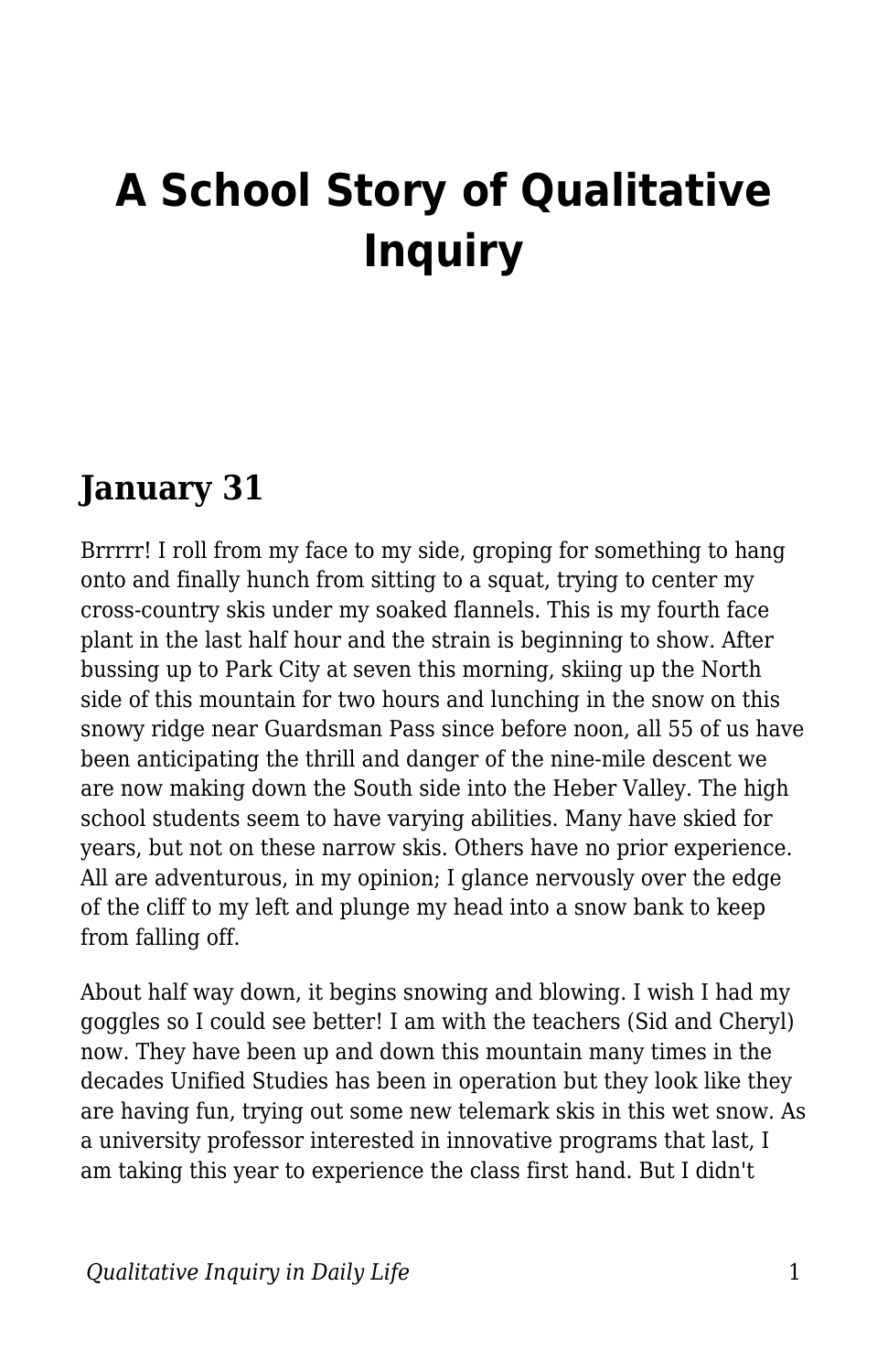know this could mean sweat and broken bones!

Suddenly I realize that all the students are in front of us, heading down to the bus at varying speeds. Sid, Cheryl, Jack (a student teacher) and I have stopped for some reason and are standing around talking about how great this day has been. Sid is still ecstatic. Cheryl agrees that it has been a great day but a problem with Steve Wilson has come up. Jack says he saw him smoking and thinks Steve knows it. Bruce (another student) was with him; but Jack didn't see *him* smoking. The class rule is that there will be no smoking, drugs, or alcohol during school related activities; and if there is, then the student is out of the program. They note that Steve has not been attending his other classes at all and is frequently absent from Unified. He had a meeting with the principal and his father on Monday, and it was decided that if he messed up again he would be out of the school for the year. They debate these facts against the point that they want to do what is best for Steve and what is best for the rest of the class. They are sure that other students know about what Steve is doing, and others may be doing it too. Sid comments that during the first few years they had a lot of trouble with kids drinking alcohol on their outings. They combated that and the bad image it gave the program for quite awhile. There has not been much of that sort of thing in the class during the last two years; but this group seems more prone to it. The teachers have been concerned more than usual about dealing with the problem this year.

Cheryl suggests that Jack talk to Steve and tell him that he saw him and make a deal with him to stay with Jack all the time because they have been building some rapport. I ask if that might be a little rough on Jack! Then Cheryl says that she just doesn't feel right about doing that. Sid is anxious to be skiing on down the trail with the rest of the class but Cheryl keeps asking what he thinks they should do. After about 10 minutes in the blinding snowstorm, we finally decide to confront Steve on the next day the class meets about the whole thing and then turn it over to the principal to see what he will do. Sid and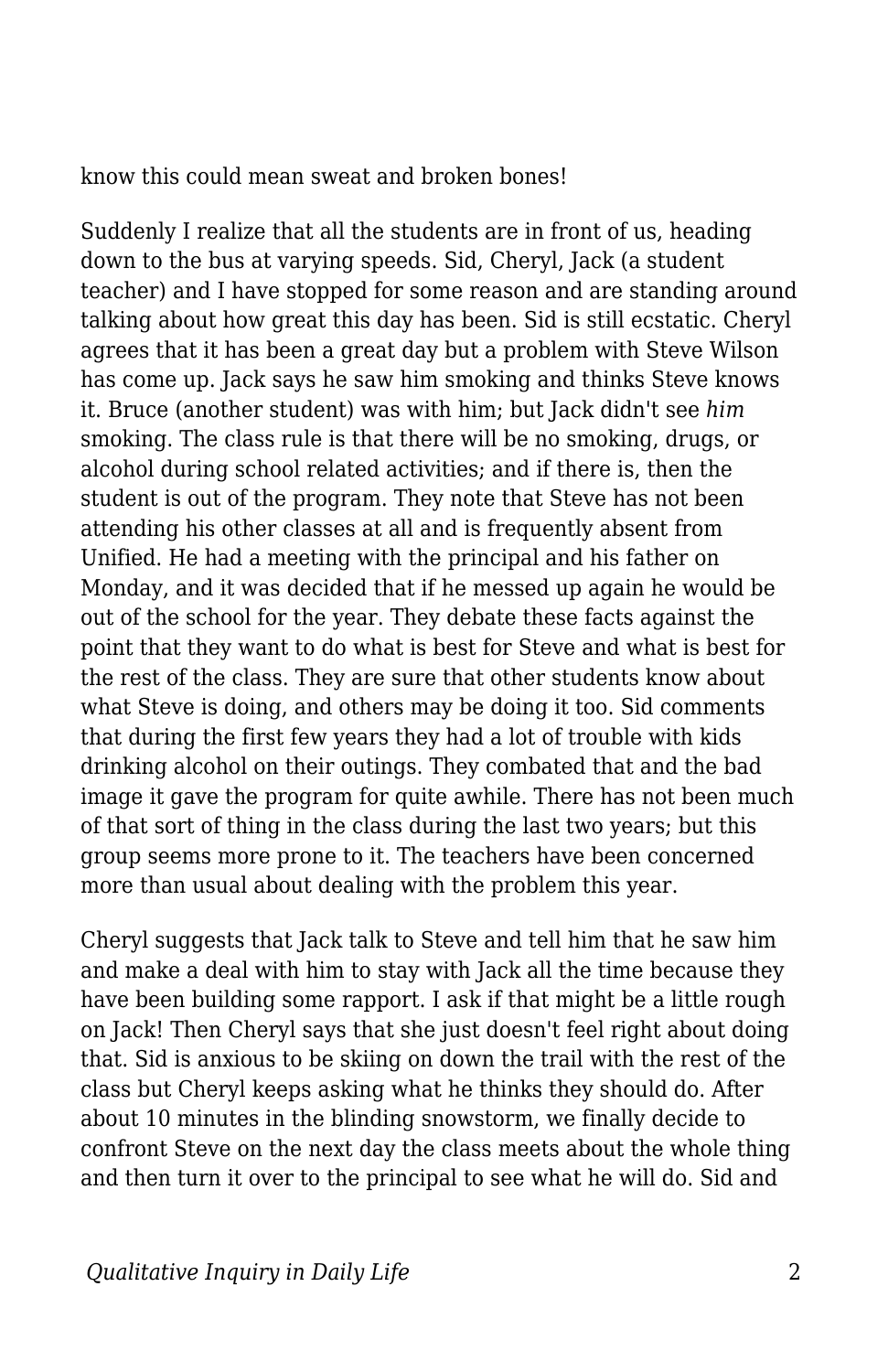Cheryl want to support Steve and not cut him off if there is a chance that he might come around.

Three hours later, we are back at school and most of the students have left. The two teachers, four student teachers and I are talking things over with regard to Steve. Jack says he smelled more smoke on both Steve and Bruce when he met them at the bus and he also notes that Steve was one of about 11 who came to 7th period the previous Thursday, was marked present, and then took off for the rest of the day. He wonders if Steve just isn't trying enough to do well in the class for them to keep supporting him? The teachers also bring up the other students and the message that overlooking this problem might send to them. A major point they have been trying to convey to this class has been acceptance of the reality of consequences. They reviewed the rules at the beginning of the class; it should have been clear to Steve that this was a blatant violation. Dahrl (another student teacher) pointed out that Steve had lied to her, saying he had turned in the budget assignment when he hadn't even been there.

#### **Feb 4**

I just spent some time listening to Sid and Cheryl talking with Jack and Steve as they said they were going to do during our visit in the snowstorm last week. When I came in, they had been talking for quite awhile already. Sid was talking at his desk; Cheryl was at hers; Jack was on the couch and Steve was in the chair facing the three of them. Here is most of what I heard them saying:

Sid: I want you to be healthy, and so I can't stand by and not tell you that too many of my friends are dead or very sick from addiction to nicotine, and other drugs and it is not a good thing to be stuck to.

Cheryl: I don't expect everyone in Unified to like me, or Sid. With 75 people out there and our being people, some are bound to not like all of what we do. I don't just go for all of the kids immediately either.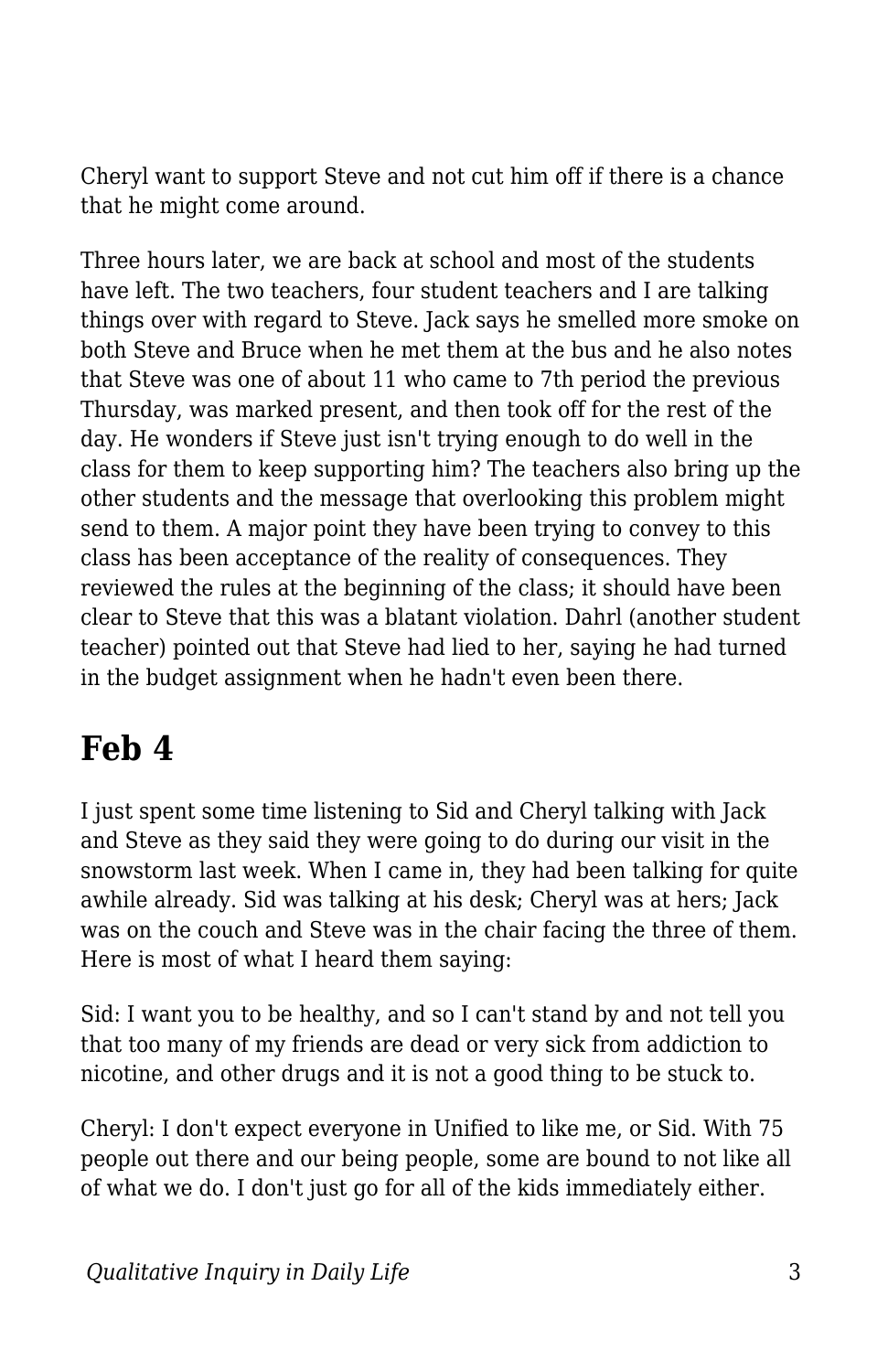But I expect them and me to try to get to know each other. If they don't invest in other people, or if I don't, we are the losers because we miss out on what others have to offer us.

Steve: I don't feel that way. I really like this class; in fact it is about all I come to high school for. There are lots of sub-groups in the class, and some of them really don't like the way you lecture so much. But anyway, I think I deserve the punishment for what I did that you set out at the beginning of the year. You really ought to kick me out.

Cheryl: That is up to the principal. It is a school policy.

Steve: Why are you leaving it up to him?

Cheryl: That is the school's policy. We are not dumping it on him; this would be the same thing we would do if you or anyone were caught smoking here in the school. I like the way you are open with us, and you seem to get along well with the other people in the class. You have been in here because we felt you could make a great contribution to them. That is true for everyone in the class. They know that you have been missing a lot of school and that you smoke and so on. It is good for the straight A kids to get to know people like you and the contributions you can make to them. They can learn from you.

Jack: Does this experience seem similar to Hawaii to you? (Steve nodded). I can see you are trying. I think maybe you ought to go back to Hawaii and have some more of the experience there (I talked to Jack later. He said that he worked with kids like Steve in pineapple plantations of Hawaii for about three years and feels anxious that he and Sid and Cheryl aren't going to be able to influence Steve at all now because he is out of their class and their sphere of influence).

Cheryl: Do you know what you want, Steve?

Steve: To be happy.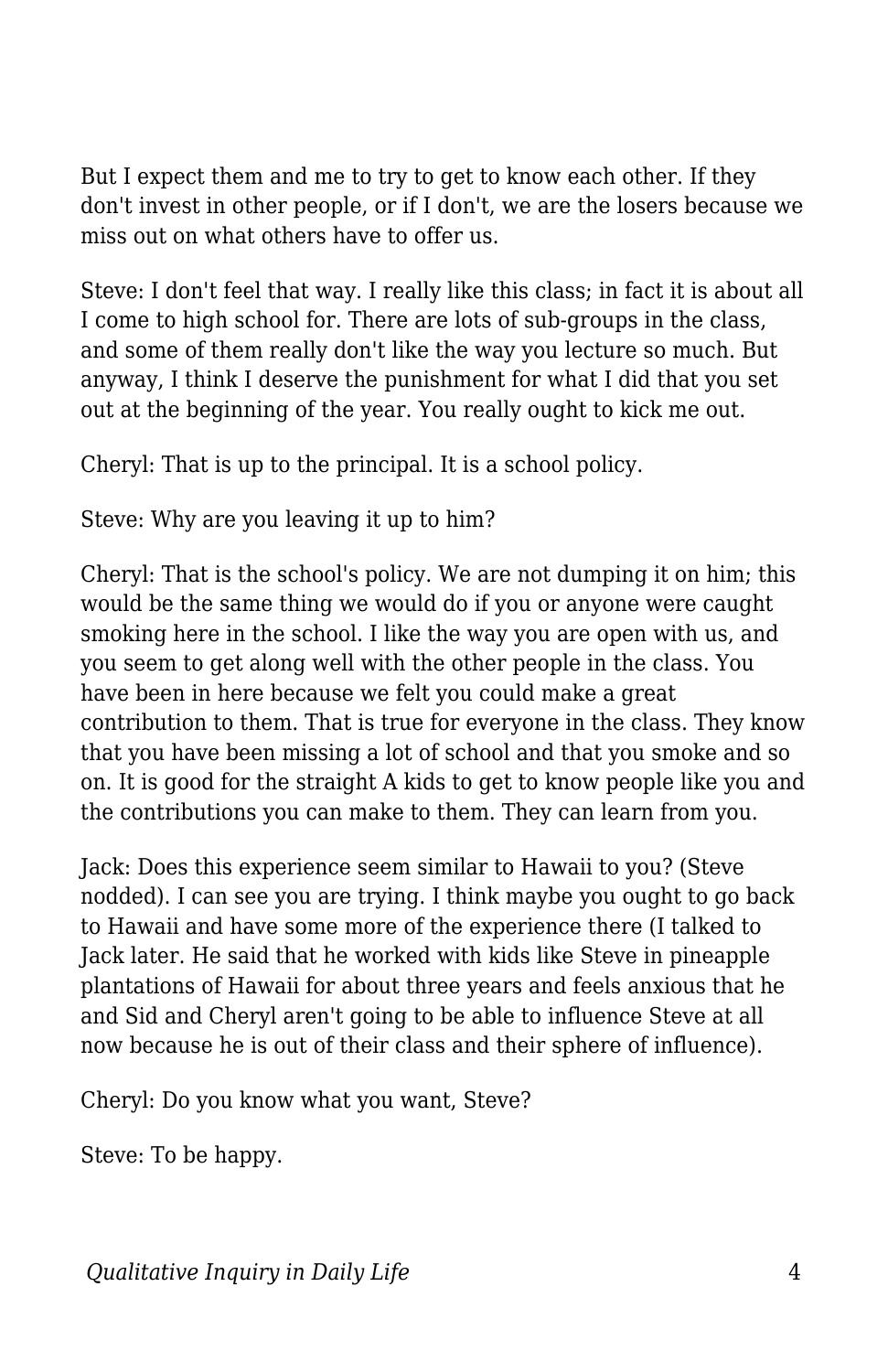Cheryl: How do you do that? Do you see how?

Steve: Some days I just have a good time and then set about to have a better time the next day. The only thing I can't figure out is religion. I need to find out if there is truth in religion, and if there is, I need to get on the right path.

Cheryl: That question can be a struggle for a *long* time. I struggle with some things *now* that I used to think I had figured out. Can't live all your life doing what your parents want. Somewhere inside of Steve Wilson there is a place where you can recognize the truth for you. You may always have questions about these things, but there are some bottom line places you can get to and hold tight to. I just don't want this to be a negative experience for you. This decision has nothing to do with liking or not liking you' like Sid said. I would do the same for everyone in the class. We searched for options but felt we had to do this to be fair given our policies for the class. You think about it as you go talk to the principal.

Sid: I struggle all the time to know if what we are doing is a service or a disservice to you and the other students.

Steve: Like Cheryl quoted from Dr. Belt' some things only have to be decided once and I don't think you should make an exception for me.

Cheryl: Selfishly, I just don't want to miss the relationship we were developing with you.

Steve: Maybe we can still have a relationship outside of Unified?

Cheryl: I appreciate your genuine openness with us. I hope you can see how we feel about it, too. Do what you can the rest of the day to help your group. They have been counting on you to do your part for the World Appreciation Day presentations. Also help others be open with us; if they have things they are unhappy about, we want them to feel free to come talk to us about those. So go help your group until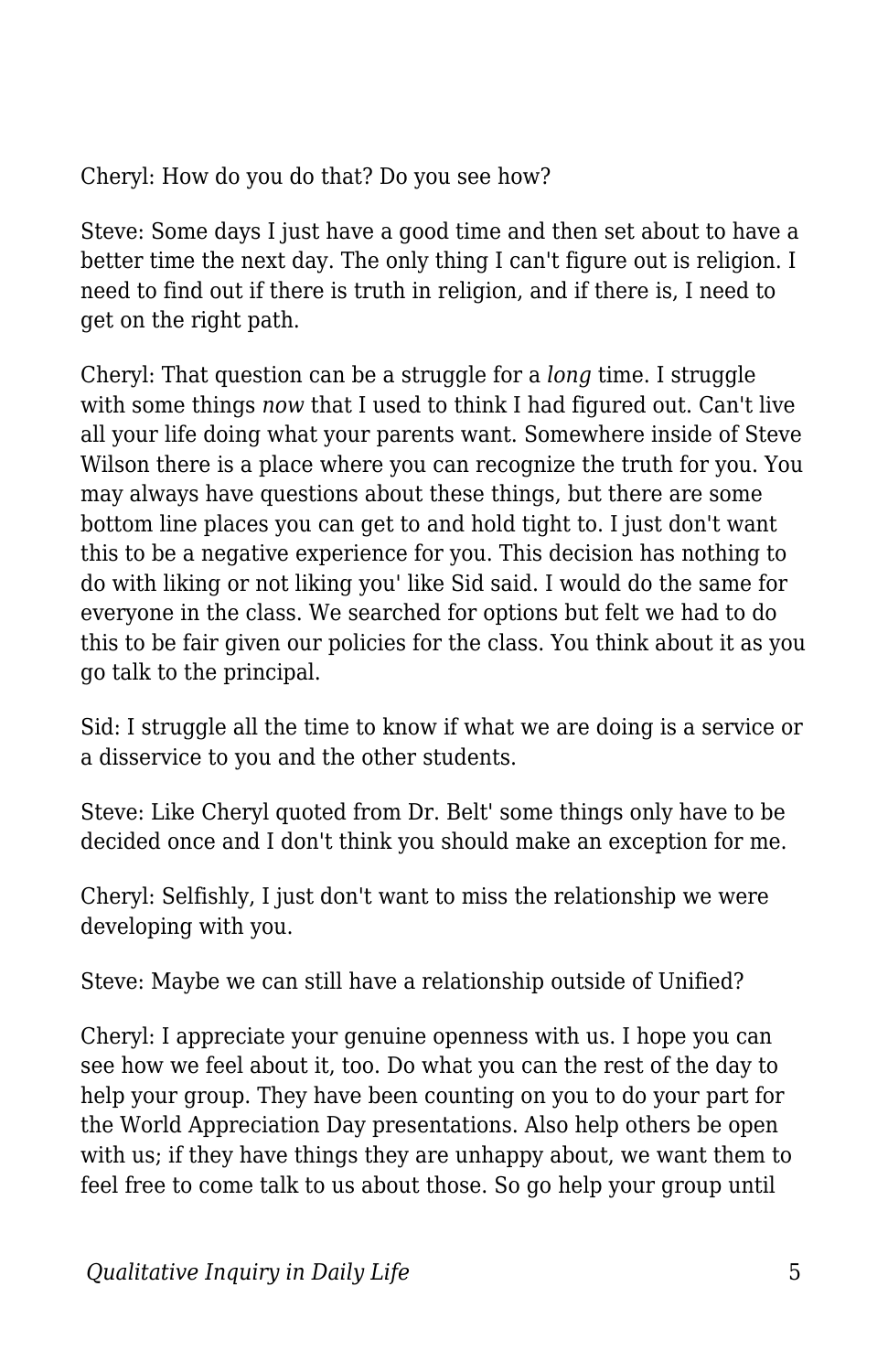the principal comes back and calls you to visit with him.

As Steve leaves, Cheryl talks to Sid and Jack a minute about how happy she is that Steve accepted responsibility for what he had done; but it seemed a little strange to her too. Why didn't he argue with them about staying in the class?

## **Feb 5**

Tape recorded interview with Sid and Cheryl about the Steve Wilson decision

Dave: I came in late on your conversation with Steve last time. Did I miss anything?

Cheryl: Well, he didn't hesitate at all to admit that he had been involved in smoking. He came in and just shook my hand, and that's what he said he wanted to do' to be dropped from the program. He said, 'I'd just like to shake your hand, and I appreciate what you've done for me.' And I said, 'I really don't want *not* to see you again. When you're writing or you're drawing or stuff like that, I really wish you'd come share your work with me.' He said he would like to do that.

Dave: So do you guys feel good about that decision?

Sid: What do you mean, feel good about it?

Dave: Do you think it was the right thing to do?

Cheryl: Yeah, I do. I felt like we had enough time to think about it before we made it. He kept saying that when he gets up in the mountains or away from the school, he doesn't even think about it as being school and just lights up. Even so, he's still not dealing with the fact that he never would have chosen to smoke in front of me. If he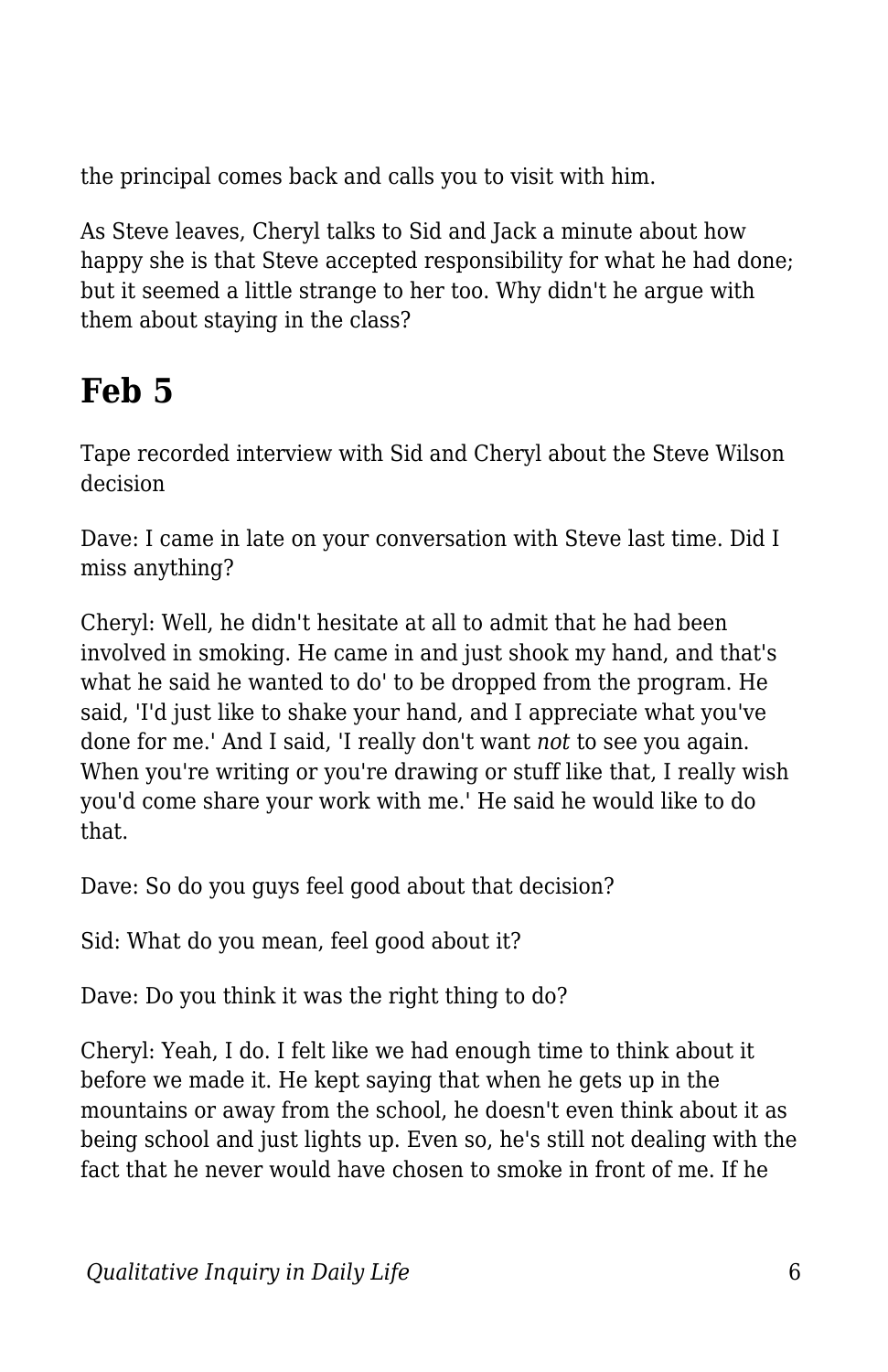wasn't concerned, why do it behind the water tank?

Dave: How successful would you say this class has been in doing what you wanted for students like Steve who aren't doing too well in high school generally?

Sid: I think it's been really successful. To deal with this thing with Steve, that's a hard problem because Steve's exactly the kind of person that we want to have in the class for a number of reasons. There are just as many reasons why I want to have Steve Wilson in the class as I do any other person at the other end of the continuum, an AP student. But at the same time we won't accomplish anything if the class just becomes a pooling for kids who say, 'Yeh, we can get away with things. When we go on a trip, we can go behind the water tanks and light up or take a flask with us and drink on the trip.' It's a real hard thing. We must deliver the message that we don't tolerate that and you'll be out of here if you do. But at the same time, we've got to say, we want you because this is an arena you could be successful in and you can impart things to other students that are worthwhile. That's why I'm more worried about the reaction the class is going to have to this than I am about feeling bad about Steve leaving.

## **Feb 6**

I am visiting Unified today. Cheryl is talking to the students about what happened with Steve and telling them that she wants to air it out and get things out in the open. Sid is talking about how the class is built on trust and how they are bending district policy not to keep the students all within their line of vision. 'There is no way we could keep that policy and do all that we are trying to do in here. So if we find that we can't trust you, then we will have to change what we do. That could make the experience completely different for future students.' He is giving lots of examples from rock climbing and belays and other outdoor situations that are built on trust.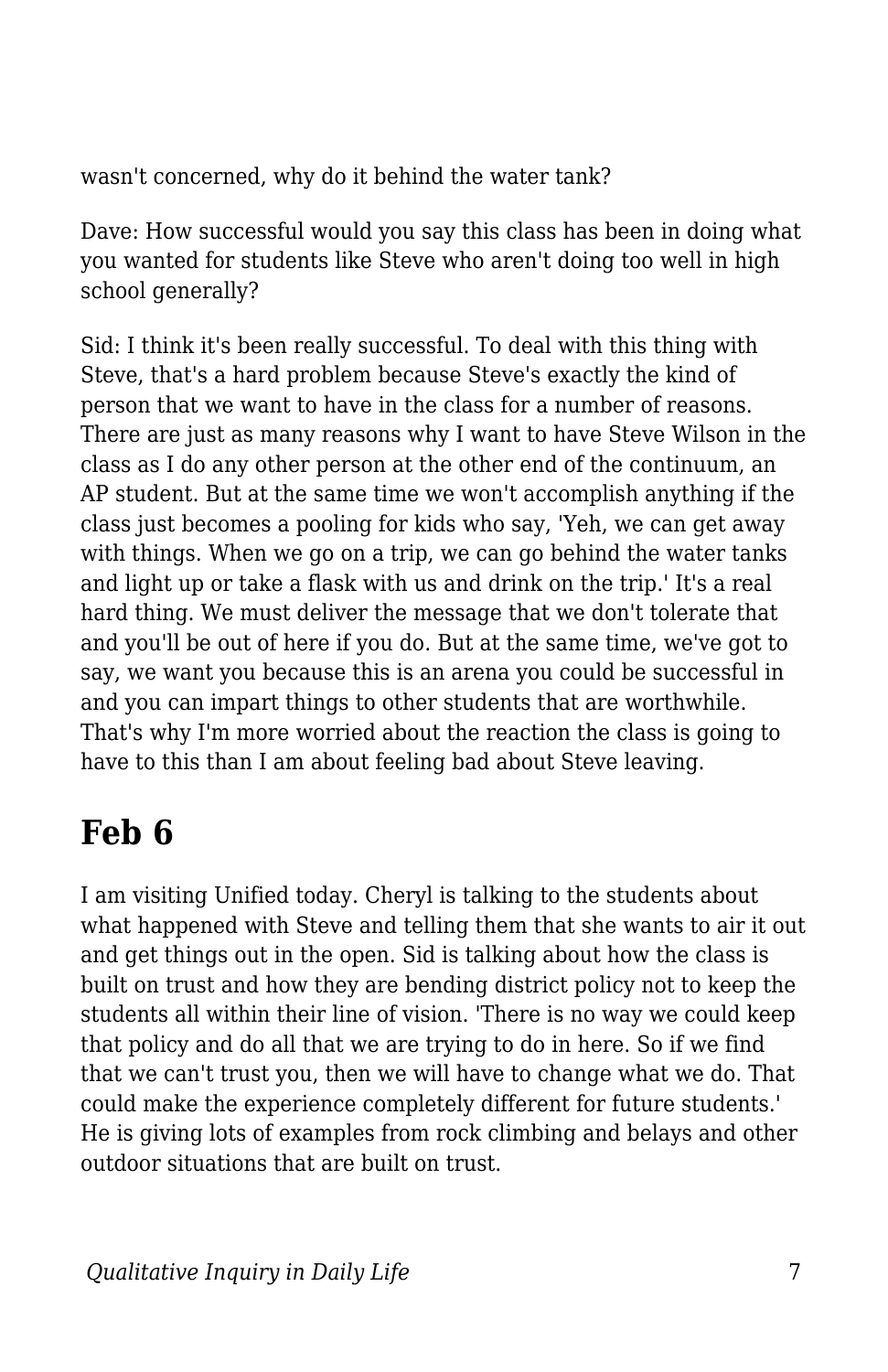On the day Sid and Cheryl met with Steve and agreed with him that it would be best for him to leave, many of the students were very upset. Some were crying. Some claimed that Steve was not the only one breaking the rules. Some worried that he would not get into school anywhere else. But Steve left without any accusations against Jack, Sid or Cheryl. He told his mother later that he was glad they stuck by their decision because if they hadn't, he would not have trusted or respected them.



Williams, D. D. (2018). *Qualitative Inquiry in Daily Life (1st ed.)*. EdTech Books. Retrieved from https://edtechbooks.org/qualitativeinquiry



**[CC BY:](https://creativecommons.org/licenses/by/4.0)** This work is released under a CC BY license, which means that you